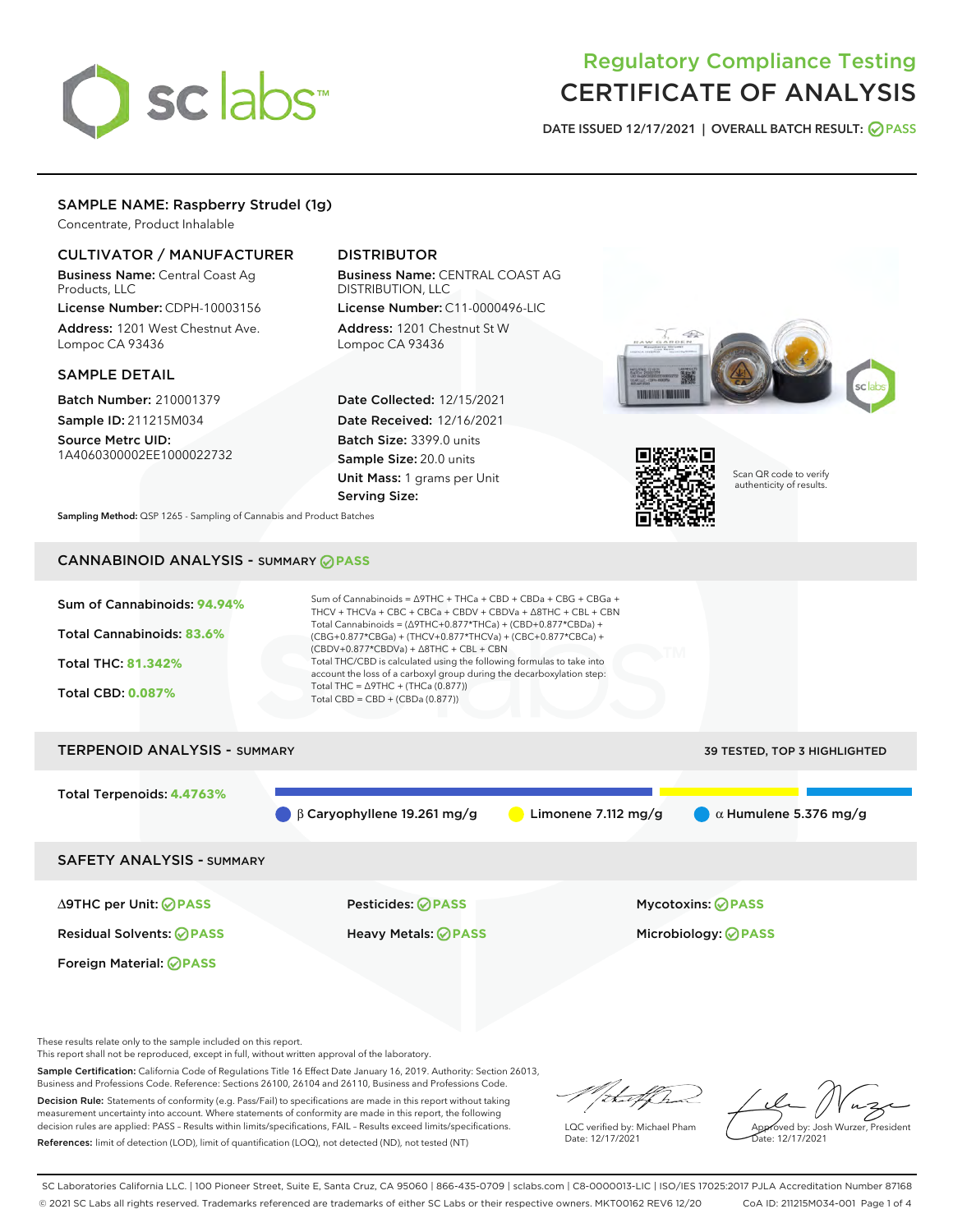



RASPBERRY STRUDEL (1G) | DATE ISSUED 12/17/2021 | OVERALL BATCH RESULT: @ PASS

#### CANNABINOID TEST RESULTS - 12/16/2021 2 PASS

Tested by high-performance liquid chromatography with diode-array detection (HPLC-DAD). **Method:** QSP 1157 - Analysis of Cannabinoids by HPLC-DAD

#### TOTAL CANNABINOIDS: **83.6%**

Total Cannabinoids (Total THC) + (Total CBD) + (Total CBG) + (Total THCV) + (Total CBC) + (Total CBDV) + ∆8THC + CBL + CBN

TOTAL THC: **81.342%** Total THC (∆9THC+0.877\*THCa)

TOTAL CBD: **0.087%**

Total CBD (CBD+0.877\*CBDa)

TOTAL CBG: 1.2% Total CBG (CBG+0.877\*CBGa)

TOTAL THCV: 0.422% Total THCV (THCV+0.877\*THCVa)

TOTAL CBC: 0.536% Total CBC (CBC+0.877\*CBCa)

TOTAL CBDV: ND Total CBDV (CBDV+0.877\*CBDVa)

| <b>COMPOUND</b>            | LOD/LOQ<br>(mg/g) | <b>MEASUREMENT</b><br><b>UNCERTAINTY</b><br>(mg/g) | <b>RESULT</b><br>(mg/g) | <b>RESULT</b><br>(%) |
|----------------------------|-------------------|----------------------------------------------------|-------------------------|----------------------|
| <b>THCa</b>                | 0.05/0.14         | ±23.077                                            | 897.92                  | 89.792               |
| <b>A9THC</b>               | 0.06 / 0.26       | ±0.892                                             | 25.94                   | 2.594                |
| <b>CBGa</b>                | 0.1/0.2           | ±0.67                                              | 12.9                    | 1.29                 |
| <b>CBCa</b>                | 0.07/0.28         | ±0.299                                             | 6.11                    | 0.611                |
| <b>THCVa</b>               | 0.07 / 0.20       | ±0.229                                             | 4.81                    | 0.481                |
| <b>CBDa</b>                | 0.02/0.19         | ±0.029                                             | 0.99                    | 0.099                |
| <b>CBG</b>                 | 0.06/0.19         | ±0.028                                             | 0.72                    | 0.072                |
| $\triangle$ 8THC           | 0.1 / 0.4         | N/A                                                | <b>ND</b>               | <b>ND</b>            |
| <b>THCV</b>                | 0.1/0.2           | N/A                                                | <b>ND</b>               | <b>ND</b>            |
| <b>CBD</b>                 | 0.07/0.29         | N/A                                                | <b>ND</b>               | <b>ND</b>            |
| <b>CBDV</b>                | 0.04 / 0.15       | N/A                                                | <b>ND</b>               | <b>ND</b>            |
| <b>CBDVa</b>               | 0.03/0.53         | N/A                                                | <b>ND</b>               | <b>ND</b>            |
| <b>CBL</b>                 | 0.06 / 0.24       | N/A                                                | <b>ND</b>               | <b>ND</b>            |
| <b>CBN</b>                 | 0.1/0.3           | N/A                                                | <b>ND</b>               | <b>ND</b>            |
| <b>CBC</b>                 | 0.2 / 0.5         | N/A                                                | <b>ND</b>               | <b>ND</b>            |
| <b>SUM OF CANNABINOIDS</b> |                   |                                                    | 949.4 mg/g              | 94.94%               |

#### **UNIT MASS: 1 grams per Unit**

| ∆9THC per Unit                        | 1120 per-package limit | 25.94 mg/unit  | <b>PASS</b> |
|---------------------------------------|------------------------|----------------|-------------|
| <b>Total THC per Unit</b>             |                        | 813.42 mg/unit |             |
| <b>CBD</b> per Unit                   |                        | <b>ND</b>      |             |
| <b>Total CBD per Unit</b>             |                        | $0.87$ mg/unit |             |
| Sum of Cannabinoids<br>per Unit       |                        | 949.4 mg/unit  |             |
| <b>Total Cannabinoids</b><br>per Unit |                        | 835.9 mg/unit  |             |

#### TERPENOID TEST RESULTS - 12/17/2021

Terpene analysis utilizing gas chromatography-flame ionization detection (GC-FID). **Method:** QSP 1192 - Analysis of Terpenoids by GC-FID

| <b>COMPOUND</b>          | LOD/LOQ<br>(mg/g) | <b>MEASUREMENT</b><br><b>UNCERTAINTY</b><br>(mg/g) | <b>RESULT</b><br>(mg/g)                         | <b>RESULT</b><br>(%) |
|--------------------------|-------------------|----------------------------------------------------|-------------------------------------------------|----------------------|
| $\beta$ Caryophyllene    | 0.004 / 0.012     | ±0.6857                                            | 19.261                                          | 1.9261               |
| Limonene                 | 0.005 / 0.016     | ±0.1017                                            | 7.112                                           | 0.7112               |
| $\alpha$ Humulene        | 0.009 / 0.029     | ±0.1726                                            | 5.376                                           | 0.5376               |
| $\alpha$ Bisabolol       | 0.008 / 0.026     | ±0.1111                                            | 2.080                                           | 0.2080               |
| <b>Myrcene</b>           | 0.008 / 0.025     | ±0.0201                                            | 1.559                                           | 0.1559               |
| <b>Terpineol</b>         | 0.016 / 0.055     | ±0.0742                                            | 1.208                                           | 0.1208               |
| Ocimene                  | 0.011 / 0.038     | ±0.0338                                            | 1.053                                           | 0.1053               |
| Linalool                 | 0.009 / 0.032     | ±0.0386                                            | 1.016                                           | 0.1016               |
| Fenchol                  | 0.010 / 0.034     | ±0.0384                                            | 0.992                                           | 0.0992               |
| Guaiol                   | 0.009 / 0.030     | ±0.0412                                            | 0.873                                           | 0.0873               |
| $\beta$ Pinene           | 0.004 / 0.014     | ±0.0095                                            | 0.826                                           | 0.0826               |
| Caryophyllene<br>Oxide   | 0.010 / 0.033     | ±0.0313                                            | 0.681                                           | 0.0681               |
| $\alpha$ Pinene          | 0.005 / 0.017     | ±0.0053                                            | 0.618                                           | 0.0618               |
| $trans-\beta$ -Farnesene | 0.008 / 0.025     | ±0.0195                                            | 0.548                                           | 0.0548               |
| Terpinolene              | 0.008 / 0.026     | ±0.0089                                            | 0.434                                           | 0.0434               |
| <b>Borneol</b>           | 0.005 / 0.016     | ±0.0112                                            | 0.267                                           | 0.0267               |
| Nerolidol                | 0.009 / 0.028     | ±0.0165                                            | 0.262                                           | 0.0262               |
| Fenchone                 | 0.009 / 0.028     | ±0.0063                                            | 0.217                                           | 0.0217               |
| Citronellol              | 0.003 / 0.010     | ±0.0079                                            | 0.162                                           | 0.0162               |
| Camphene                 | 0.005 / 0.015     | ±0.0012                                            | 0.103                                           | 0.0103               |
| Valencene                | 0.009 / 0.030     | ±0.0043                                            | 0.063                                           | 0.0063               |
| Sabinene Hydrate         | 0.006 / 0.022     | ±0.0014                                            | 0.036                                           | 0.0036               |
| Geraniol                 | 0.002 / 0.007     | ±0.0007                                            | 0.016                                           | 0.0016               |
| $\alpha$ Terpinene       | 0.005 / 0.017     | N/A                                                | <loq< th=""><th><loq< th=""></loq<></th></loq<> | <loq< th=""></loq<>  |
| $\gamma$ Terpinene       | 0.006 / 0.018     | N/A                                                | <loq< th=""><th><loq< th=""></loq<></th></loq<> | <loq< th=""></loq<>  |
| Sabinene                 | 0.004 / 0.014     | N/A                                                | ND                                              | <b>ND</b>            |
| $\alpha$ Phellandrene    | 0.006 / 0.020     | N/A                                                | <b>ND</b>                                       | <b>ND</b>            |
| 3 Carene                 | 0.005 / 0.018     | N/A                                                | ND                                              | <b>ND</b>            |
| p-Cymene                 | 0.005 / 0.016     | N/A                                                | ND                                              | ND                   |
| Eucalyptol               | 0.006 / 0.018     | N/A                                                | ND                                              | <b>ND</b>            |
| (-)-Isopulegol           | 0.005 / 0.016     | N/A                                                | ND                                              | ND                   |
| Camphor                  | 0.006 / 0.019     | N/A                                                | <b>ND</b>                                       | <b>ND</b>            |
| Isoborneol               | 0.004 / 0.012     | N/A                                                | <b>ND</b>                                       | <b>ND</b>            |
| Menthol                  | 0.008 / 0.025     | N/A                                                | ND                                              | <b>ND</b>            |
| Nerol                    | 0.003 / 0.011     | N/A                                                | ND                                              | ND                   |
| R-(+)-Pulegone           | 0.003 / 0.011     | N/A                                                | <b>ND</b>                                       | ND                   |
| <b>Geranyl Acetate</b>   | 0.004 / 0.014     | N/A                                                | ND                                              | <b>ND</b>            |
| $\alpha$ Cedrene         | 0.005 / 0.016     | N/A                                                | <b>ND</b>                                       | ND                   |
| Cedrol                   | 0.008 / 0.027     | N/A                                                | <b>ND</b>                                       | ND                   |
| <b>TOTAL TERPENOIDS</b>  |                   |                                                    | 44.763 mg/g                                     | 4.4763%              |

SC Laboratories California LLC. | 100 Pioneer Street, Suite E, Santa Cruz, CA 95060 | 866-435-0709 | sclabs.com | C8-0000013-LIC | ISO/IES 17025:2017 PJLA Accreditation Number 87168 © 2021 SC Labs all rights reserved. Trademarks referenced are trademarks of either SC Labs or their respective owners. MKT00162 REV6 12/20 CoA ID: 211215M034-001 Page 2 of 4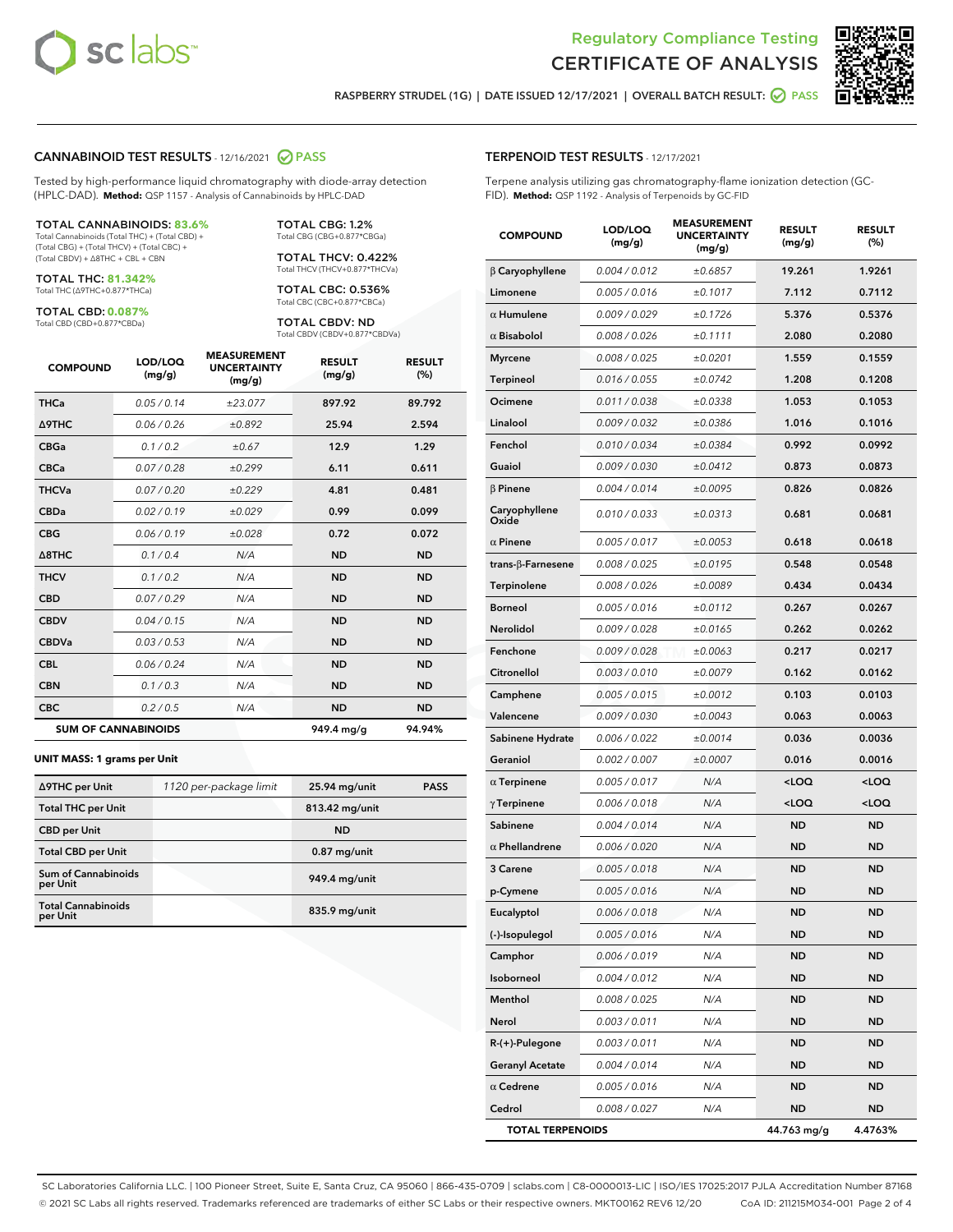



RASPBERRY STRUDEL (1G) | DATE ISSUED 12/17/2021 | OVERALL BATCH RESULT: @ PASS

# CATEGORY 1 PESTICIDE TEST RESULTS - 12/17/2021 @ PASS

Pesticide and plant growth regulator analysis utilizing high-performance liquid chromatography-mass spectrometry (HPLC-MS) or gas chromatography-mass spectrometry (GC-MS). \*GC-MS utilized where indicated. **Method:** QSP 1212 - Analysis of Pesticides and Mycotoxins by LC-MS or QSP 1213 - Analysis of Pesticides by GC-MS

| Aldicarb<br>0.03 / 0.08<br>$\geq$ LOD<br>N/A<br><b>ND</b><br><b>PASS</b><br>Carbofuran<br>0.02/0.05<br>$>$ LOD<br>N/A<br><b>ND</b><br><b>PASS</b><br>Chlordane*<br>0.03 / 0.08<br>$\ge$ LOD<br>N/A<br><b>ND</b><br><b>PASS</b><br>0.03/0.10<br><b>PASS</b><br>Chlorfenapyr*<br>$>$ LOD<br>N/A<br><b>ND</b><br>Chlorpyrifos<br>0.02 / 0.06<br>$>$ LOD<br>N/A<br><b>ND</b><br><b>PASS</b><br>N/A<br><b>PASS</b><br>Coumaphos<br>0.02 / 0.07<br>$\ge$ LOD<br><b>ND</b><br>Daminozide<br>0.02/0.07<br>N/A<br><b>ND</b><br><b>PASS</b><br>$>$ LOD<br><b>DDVP</b><br>0.03/0.09<br>$\ge$ LOD<br>N/A<br><b>ND</b><br><b>PASS</b><br>(Dichlorvos)<br><b>Dimethoate</b><br>0.03 / 0.08<br>$\ge$ LOD<br>N/A<br><b>ND</b><br><b>PASS</b><br>0.03/0.10<br>N/A<br><b>ND</b><br><b>PASS</b><br>Ethoprop(hos)<br>$\ge$ LOD<br>0.02 / 0.06<br>N/A<br><b>ND</b><br><b>PASS</b><br>Etofenprox<br>$\ge$ LOD<br><b>PASS</b><br>Fenoxycarb<br>0.03/0.08<br>N/A<br><b>ND</b><br>$\ge$ LOD<br>0.03/0.08<br>$>$ LOD<br>N/A<br><b>ND</b><br><b>PASS</b><br>Fipronil<br>Imazalil<br>0.02 / 0.06<br>N/A<br><b>ND</b><br><b>PASS</b><br>$\ge$ LOD<br>Methiocarb<br>0.02 / 0.07<br>$>$ LOD<br>N/A<br><b>ND</b><br><b>PASS</b><br>Methyl<br><b>ND</b><br>0.03/0.10<br>$\ge$ LOD<br>N/A<br><b>PASS</b><br>parathion<br>0.03/0.09<br>N/A<br><b>ND</b><br><b>PASS</b><br><b>Mevinphos</b><br>$\ge$ LOD<br>Paclobutrazol<br>0.02 / 0.05<br>$\ge$ LOD<br>N/A<br><b>ND</b><br><b>PASS</b><br>0.03/0.09<br>$\ge$ LOD<br>N/A<br><b>ND</b><br><b>PASS</b><br>Propoxur<br>Spiroxamine<br>0.03 / 0.08<br>$\ge$ LOD<br>N/A<br><b>ND</b><br><b>PASS</b><br>0.03/0.10<br>$\ge$ LOD<br>N/A<br><b>ND</b><br><b>PASS</b><br><b>Thiacloprid</b> | <b>COMPOUND</b> | LOD/LOQ<br>$(\mu g/g)$ | <b>ACTION</b><br><b>LIMIT</b><br>$(\mu g/g)$ | <b>MEASUREMENT</b><br><b>UNCERTAINTY</b><br>$(\mu g/g)$ | <b>RESULT</b><br>$(\mu g/g)$ | <b>RESULT</b> |
|------------------------------------------------------------------------------------------------------------------------------------------------------------------------------------------------------------------------------------------------------------------------------------------------------------------------------------------------------------------------------------------------------------------------------------------------------------------------------------------------------------------------------------------------------------------------------------------------------------------------------------------------------------------------------------------------------------------------------------------------------------------------------------------------------------------------------------------------------------------------------------------------------------------------------------------------------------------------------------------------------------------------------------------------------------------------------------------------------------------------------------------------------------------------------------------------------------------------------------------------------------------------------------------------------------------------------------------------------------------------------------------------------------------------------------------------------------------------------------------------------------------------------------------------------------------------------------------------------------------------------------------------------------------------------------------------|-----------------|------------------------|----------------------------------------------|---------------------------------------------------------|------------------------------|---------------|
|                                                                                                                                                                                                                                                                                                                                                                                                                                                                                                                                                                                                                                                                                                                                                                                                                                                                                                                                                                                                                                                                                                                                                                                                                                                                                                                                                                                                                                                                                                                                                                                                                                                                                                |                 |                        |                                              |                                                         |                              |               |
|                                                                                                                                                                                                                                                                                                                                                                                                                                                                                                                                                                                                                                                                                                                                                                                                                                                                                                                                                                                                                                                                                                                                                                                                                                                                                                                                                                                                                                                                                                                                                                                                                                                                                                |                 |                        |                                              |                                                         |                              |               |
|                                                                                                                                                                                                                                                                                                                                                                                                                                                                                                                                                                                                                                                                                                                                                                                                                                                                                                                                                                                                                                                                                                                                                                                                                                                                                                                                                                                                                                                                                                                                                                                                                                                                                                |                 |                        |                                              |                                                         |                              |               |
|                                                                                                                                                                                                                                                                                                                                                                                                                                                                                                                                                                                                                                                                                                                                                                                                                                                                                                                                                                                                                                                                                                                                                                                                                                                                                                                                                                                                                                                                                                                                                                                                                                                                                                |                 |                        |                                              |                                                         |                              |               |
|                                                                                                                                                                                                                                                                                                                                                                                                                                                                                                                                                                                                                                                                                                                                                                                                                                                                                                                                                                                                                                                                                                                                                                                                                                                                                                                                                                                                                                                                                                                                                                                                                                                                                                |                 |                        |                                              |                                                         |                              |               |
|                                                                                                                                                                                                                                                                                                                                                                                                                                                                                                                                                                                                                                                                                                                                                                                                                                                                                                                                                                                                                                                                                                                                                                                                                                                                                                                                                                                                                                                                                                                                                                                                                                                                                                |                 |                        |                                              |                                                         |                              |               |
|                                                                                                                                                                                                                                                                                                                                                                                                                                                                                                                                                                                                                                                                                                                                                                                                                                                                                                                                                                                                                                                                                                                                                                                                                                                                                                                                                                                                                                                                                                                                                                                                                                                                                                |                 |                        |                                              |                                                         |                              |               |
|                                                                                                                                                                                                                                                                                                                                                                                                                                                                                                                                                                                                                                                                                                                                                                                                                                                                                                                                                                                                                                                                                                                                                                                                                                                                                                                                                                                                                                                                                                                                                                                                                                                                                                |                 |                        |                                              |                                                         |                              |               |
|                                                                                                                                                                                                                                                                                                                                                                                                                                                                                                                                                                                                                                                                                                                                                                                                                                                                                                                                                                                                                                                                                                                                                                                                                                                                                                                                                                                                                                                                                                                                                                                                                                                                                                |                 |                        |                                              |                                                         |                              |               |
|                                                                                                                                                                                                                                                                                                                                                                                                                                                                                                                                                                                                                                                                                                                                                                                                                                                                                                                                                                                                                                                                                                                                                                                                                                                                                                                                                                                                                                                                                                                                                                                                                                                                                                |                 |                        |                                              |                                                         |                              |               |
|                                                                                                                                                                                                                                                                                                                                                                                                                                                                                                                                                                                                                                                                                                                                                                                                                                                                                                                                                                                                                                                                                                                                                                                                                                                                                                                                                                                                                                                                                                                                                                                                                                                                                                |                 |                        |                                              |                                                         |                              |               |
|                                                                                                                                                                                                                                                                                                                                                                                                                                                                                                                                                                                                                                                                                                                                                                                                                                                                                                                                                                                                                                                                                                                                                                                                                                                                                                                                                                                                                                                                                                                                                                                                                                                                                                |                 |                        |                                              |                                                         |                              |               |
|                                                                                                                                                                                                                                                                                                                                                                                                                                                                                                                                                                                                                                                                                                                                                                                                                                                                                                                                                                                                                                                                                                                                                                                                                                                                                                                                                                                                                                                                                                                                                                                                                                                                                                |                 |                        |                                              |                                                         |                              |               |
|                                                                                                                                                                                                                                                                                                                                                                                                                                                                                                                                                                                                                                                                                                                                                                                                                                                                                                                                                                                                                                                                                                                                                                                                                                                                                                                                                                                                                                                                                                                                                                                                                                                                                                |                 |                        |                                              |                                                         |                              |               |
|                                                                                                                                                                                                                                                                                                                                                                                                                                                                                                                                                                                                                                                                                                                                                                                                                                                                                                                                                                                                                                                                                                                                                                                                                                                                                                                                                                                                                                                                                                                                                                                                                                                                                                |                 |                        |                                              |                                                         |                              |               |
|                                                                                                                                                                                                                                                                                                                                                                                                                                                                                                                                                                                                                                                                                                                                                                                                                                                                                                                                                                                                                                                                                                                                                                                                                                                                                                                                                                                                                                                                                                                                                                                                                                                                                                |                 |                        |                                              |                                                         |                              |               |
|                                                                                                                                                                                                                                                                                                                                                                                                                                                                                                                                                                                                                                                                                                                                                                                                                                                                                                                                                                                                                                                                                                                                                                                                                                                                                                                                                                                                                                                                                                                                                                                                                                                                                                |                 |                        |                                              |                                                         |                              |               |
|                                                                                                                                                                                                                                                                                                                                                                                                                                                                                                                                                                                                                                                                                                                                                                                                                                                                                                                                                                                                                                                                                                                                                                                                                                                                                                                                                                                                                                                                                                                                                                                                                                                                                                |                 |                        |                                              |                                                         |                              |               |
|                                                                                                                                                                                                                                                                                                                                                                                                                                                                                                                                                                                                                                                                                                                                                                                                                                                                                                                                                                                                                                                                                                                                                                                                                                                                                                                                                                                                                                                                                                                                                                                                                                                                                                |                 |                        |                                              |                                                         |                              |               |
|                                                                                                                                                                                                                                                                                                                                                                                                                                                                                                                                                                                                                                                                                                                                                                                                                                                                                                                                                                                                                                                                                                                                                                                                                                                                                                                                                                                                                                                                                                                                                                                                                                                                                                |                 |                        |                                              |                                                         |                              |               |
|                                                                                                                                                                                                                                                                                                                                                                                                                                                                                                                                                                                                                                                                                                                                                                                                                                                                                                                                                                                                                                                                                                                                                                                                                                                                                                                                                                                                                                                                                                                                                                                                                                                                                                |                 |                        |                                              |                                                         |                              |               |

# CATEGORY 2 PESTICIDE TEST RESULTS - 12/17/2021 @ PASS

| <b>COMPOUND</b>          | LOD/LOQ<br>$(\mu g/g)$ | <b>ACTION</b><br>LIMIT<br>$(\mu g/g)$ | <b>MEASUREMENT</b><br><b>UNCERTAINTY</b><br>$(\mu g/g)$ | <b>RESULT</b><br>$(\mu g/g)$ | <b>RESULT</b> |
|--------------------------|------------------------|---------------------------------------|---------------------------------------------------------|------------------------------|---------------|
| Abamectin                | 0.03/0.10              | 0.1                                   | N/A                                                     | <b>ND</b>                    | <b>PASS</b>   |
| Acephate                 | 0.02/0.07              | 0.1                                   | N/A                                                     | <b>ND</b>                    | <b>PASS</b>   |
| Acequinocyl              | 0.02/0.07              | 0.1                                   | N/A                                                     | <b>ND</b>                    | <b>PASS</b>   |
| Acetamiprid              | 0.02 / 0.05            | 0.1                                   | N/A                                                     | <b>ND</b>                    | <b>PASS</b>   |
| Azoxystrobin             | 0.02/0.07              | 0.1                                   | N/A                                                     | <b>ND</b>                    | <b>PASS</b>   |
| <b>Bifenazate</b>        | 0.01/0.04              | 0.1                                   | N/A                                                     | <b>ND</b>                    | <b>PASS</b>   |
| <b>Bifenthrin</b>        | 0.02 / 0.05            | 3                                     | N/A                                                     | <b>ND</b>                    | <b>PASS</b>   |
| <b>Boscalid</b>          | 0.03/0.09              | 0.1                                   | N/A                                                     | <b>ND</b>                    | <b>PASS</b>   |
| Captan                   | 0.19/0.57              | 0.7                                   | N/A                                                     | <b>ND</b>                    | <b>PASS</b>   |
| Carbaryl                 | 0.02/0.06              | 0.5                                   | N/A                                                     | <b>ND</b>                    | <b>PASS</b>   |
| Chlorantranilip-<br>role | 0.04/0.12              | 10                                    | N/A                                                     | <b>ND</b>                    | <b>PASS</b>   |
| Clofentezine             | 0.03/0.09              | 0.1                                   | N/A                                                     | <b>ND</b>                    | <b>PASS</b>   |

# CATEGORY 2 PESTICIDE TEST RESULTS - 12/17/2021 continued

| <b>COMPOUND</b>               | LOD/LOQ<br>(µg/g) | <b>ACTION</b><br><b>LIMIT</b><br>$(\mu g/g)$ | <b>MEASUREMENT</b><br><b>UNCERTAINTY</b><br>$(\mu g/g)$ | <b>RESULT</b><br>(µg/g) | <b>RESULT</b> |
|-------------------------------|-------------------|----------------------------------------------|---------------------------------------------------------|-------------------------|---------------|
| Cyfluthrin                    | 0.12 / 0.38       | $\overline{c}$                               | N/A                                                     | <b>ND</b>               | <b>PASS</b>   |
| Cypermethrin                  | 0.11 / 0.32       | 1                                            | N/A                                                     | ND                      | <b>PASS</b>   |
| <b>Diazinon</b>               | 0.02 / 0.05       | 0.1                                          | N/A                                                     | ND                      | <b>PASS</b>   |
| Dimethomorph                  | 0.03 / 0.09       | 2                                            | N/A                                                     | ND                      | <b>PASS</b>   |
| Etoxazole                     | 0.02 / 0.06       | 0.1                                          | N/A                                                     | ND                      | <b>PASS</b>   |
| Fenhexamid                    | 0.03 / 0.09       | 0.1                                          | N/A                                                     | <b>ND</b>               | <b>PASS</b>   |
| Fenpyroximate                 | 0.02 / 0.06       | 0.1                                          | N/A                                                     | ND                      | <b>PASS</b>   |
| Flonicamid                    | 0.03 / 0.10       | 0.1                                          | N/A                                                     | ND                      | <b>PASS</b>   |
| Fludioxonil                   | 0.03 / 0.10       | 0.1                                          | N/A                                                     | <b>ND</b>               | <b>PASS</b>   |
| Hexythiazox                   | 0.02 / 0.07       | 0.1                                          | N/A                                                     | <b>ND</b>               | <b>PASS</b>   |
| Imidacloprid                  | 0.04 / 0.11       | 5                                            | N/A                                                     | ND                      | <b>PASS</b>   |
| Kresoxim-methyl               | 0.02 / 0.07       | 0.1                                          | N/A                                                     | <b>ND</b>               | <b>PASS</b>   |
| <b>Malathion</b>              | 0.03 / 0.09       | 0.5                                          | N/A                                                     | <b>ND</b>               | <b>PASS</b>   |
| Metalaxyl                     | 0.02 / 0.07       | $\overline{c}$                               | N/A                                                     | ND                      | <b>PASS</b>   |
| Methomyl                      | 0.03 / 0.10       | 1                                            | N/A                                                     | <b>ND</b>               | <b>PASS</b>   |
| Myclobutanil                  | 0.03 / 0.09       | 0.1                                          | N/A                                                     | ND                      | <b>PASS</b>   |
| Naled                         | 0.02 / 0.07       | 0.1                                          | N/A                                                     | ND                      | <b>PASS</b>   |
| Oxamyl                        | 0.04 / 0.11       | 0.5                                          | N/A                                                     | ND                      | <b>PASS</b>   |
| Pentachloronitro-<br>benzene* | 0.03 / 0.09       | 0.1                                          | N/A                                                     | ND                      | <b>PASS</b>   |
| Permethrin                    | 0.04 / 0.12       | 0.5                                          | N/A                                                     | ND                      | <b>PASS</b>   |
| Phosmet                       | 0.03 / 0.10       | 0.1                                          | N/A                                                     | <b>ND</b>               | <b>PASS</b>   |
| Piperonylbu-<br>toxide        | 0.02 / 0.07       | 3                                            | N/A                                                     | ND                      | <b>PASS</b>   |
| Prallethrin                   | 0.03 / 0.08       | 0.1                                          | N/A                                                     | <b>ND</b>               | <b>PASS</b>   |
| Propiconazole                 | 0.02 / 0.07       | 0.1                                          | N/A                                                     | ND                      | <b>PASS</b>   |
| Pyrethrins                    | 0.04 / 0.12       | 0.5                                          | N/A                                                     | ND                      | <b>PASS</b>   |
| Pyridaben                     | 0.02 / 0.07       | 0.1                                          | N/A                                                     | ND                      | <b>PASS</b>   |
| Spinetoram                    | 0.02 / 0.07       | 0.1                                          | N/A                                                     | <b>ND</b>               | <b>PASS</b>   |
| Spinosad                      | 0.02 / 0.07       | 0.1                                          | N/A                                                     | ND                      | <b>PASS</b>   |
| Spiromesifen                  | 0.02 / 0.05       | 0.1                                          | N/A                                                     | <b>ND</b>               | <b>PASS</b>   |
| Spirotetramat                 | 0.02 / 0.06       | 0.1                                          | N/A                                                     | ND                      | <b>PASS</b>   |
| Tebuconazole                  | 0.02 / 0.07       | 0.1                                          | N/A                                                     | ND                      | <b>PASS</b>   |
| Thiamethoxam                  | 0.03 / 0.10       | 5                                            | N/A                                                     | <b>ND</b>               | <b>PASS</b>   |
| Trifloxystrobin               | 0.03 / 0.08       | 0.1                                          | N/A                                                     | <b>ND</b>               | <b>PASS</b>   |

SC Laboratories California LLC. | 100 Pioneer Street, Suite E, Santa Cruz, CA 95060 | 866-435-0709 | sclabs.com | C8-0000013-LIC | ISO/IES 17025:2017 PJLA Accreditation Number 87168 © 2021 SC Labs all rights reserved. Trademarks referenced are trademarks of either SC Labs or their respective owners. MKT00162 REV6 12/20 CoA ID: 211215M034-001 Page 3 of 4